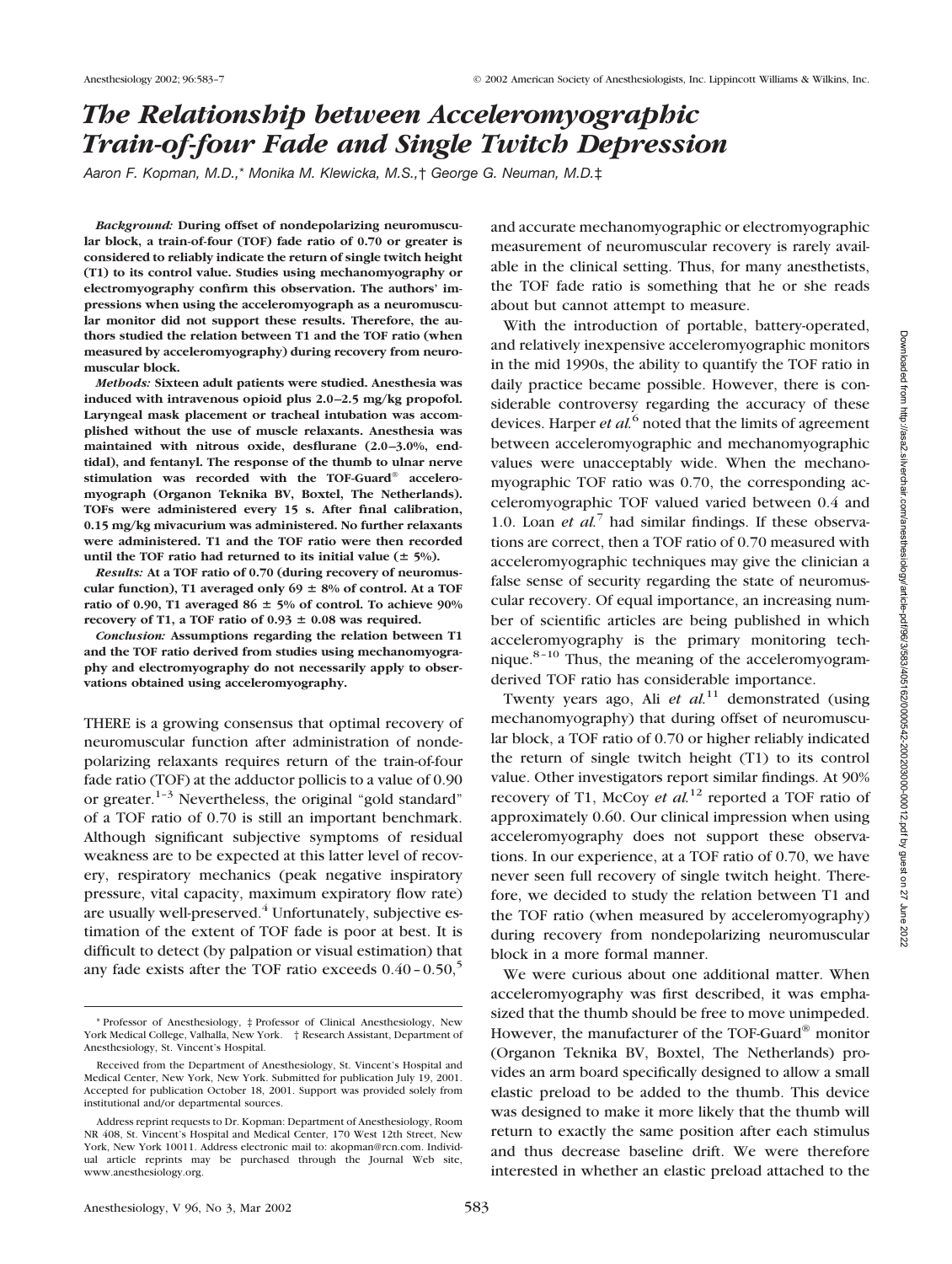**Table 1. The TOF Fade Ratio as a Function of Twitch Height (T1) and** *Vice Versa*

| T1<br>(% Control) | TOF Ratio*                                            |
|-------------------|-------------------------------------------------------|
| 50                | $0.41 \pm 0.14$                                       |
| 75                | $(0.17 - 0.68)$<br>$0.77 \pm 0.06$                    |
| 90                | $(0.65 - 0.88)$<br>$0.93 \pm 0.08$<br>$(0.85 - 1.14)$ |
| <b>TOF Ratio</b>  | T1<br>(% Control)*                                    |
| 0.70              | $69 \pm 8$                                            |
| 0.90              | $(52 - 83)$<br>$86 \pm 5$<br>$(77 - 95)$              |

 $*$  Mean  $\pm$  SD (range), N = 16.

 $TOF = train-of-four.$ 

thumb would alter the control TOF fade ratio or the relation between T1 and TOF.

# **Methods**

Sixteen adult patients (aged 23–52 yr) with American Society of Anesthesiologists physical status class I or II who were scheduled to undergo elective surgical procedures were included in the study. All patients were free from neuromuscular disease and had a body mass index greater than or equal to 17.5 and less than or equal to 27.5. The protocol was approved by our hospital's Human Subject Review Committee (St. Vincent's Hospital and Medical Center, New York, New York), and consent was obtained. Anesthesia was induced with 15–40  $\mu$ g/kg alfentanil plus 2.0–2.5 mg/kg intravenous propofol, and laryngeal mask placement or tracheal intubation was accomplished without the use of neuromuscular blocking drugs. Anesthesia was maintained with nitrous oxide (65–70% inspired), desflurane (2.0– 3.0%, end-tidal), and intermittent doses of fentanyl if required. Ventilation was controlled, and end-tidal partial pressure of carbon dioxide  $(PCO<sub>2</sub>)$  was maintained between 34 and 40 mmHg.

After induction of anesthesia, the evoked response of the adductor pollicis muscle to ulnar nerve stimulation at the wrist was recorded in all subjects. The monitor– stimulator used was the TOF-Guard® acceleromyograph. In half the subjects, the study arm was immobilized to the TOF-Guard® arm board, and the thumb was placed under a small preload with a single strand of an elastic rubber band (approximately 3.3 mm wide by 2 mm thick). In the remaining subjects, no preload was applied. All data were collected on a TOF-Guard® Flash RAM memory card for later transfer to a desk-top computer. Before calibration of the TOF-Guard® unit, a 5-s, 50-Hz supramaximal tetanic stimulus (250 stimuli) was

administered at the ulnar nerve. Previous work from our department<sup>13</sup> and by others<sup>14</sup> has shown that the period required for baseline stabilization is shortened considerably by this procedure.

Immediately thereafter, the acceleration transducer was taped to the volar aspect of the thumb at the interpharyngeal joint, and calibration of T1 was performed. TOFs were then administered at 15-s intervals. After initial T1 calibration, an additional 5 min of TOF stimulation (every 15 s) was allowed for baseline stabilization. A second T1 calibration was performed, and 0.15 mg/kg mivacurium was administered as a rapid intravenous bolus. No further neuromuscular blocking agents were administered. Twitch height and the TOF ratio were then followed until the TOF ratio had returned to its initial value ( $\pm$  5%) and had stabilized at this value for at least 3 min. In accordance with the recommendations of the Copenhagen Consensus Conference, all twitch height data recorded during recovery from neuromuscular block were "normalized" to the final T1 value.<sup>15</sup>

#### *Statistics*

All summary data are presented as arithmetic mean  $\pm$ SD. For all the parameters we studied (initial TOF ratio, TOF at  $T1 = 90\%$ , and others), we compared the results in patients in whom no preload was placed on the thumb with those in whom a preload was present using an unpaired Student *t* test. Observed differences were considered significant if *P* was less than 0.05. We also studied the relation between the TOF fade ratio and twitch height using best-fit linear and polynomial regression analysis.

## **Results**

The control train-of-four ratio was slightly greater in the no-load group  $(1.20 \pm 0.11)$  than in the preload group (1.10  $\pm$  0.07). This difference just reached statistical significance ( $P < 0.05$ ). There were no other significant differences in any of the parameters measured (*e.g.*, T1 at a TOF of 0.70) when the preload group was compared with the no-load group. Therefore, we pooled the data from all the patients. The results are summarized in table 1.

Before administration of mivacurium, the control trainof-four ratio was on average  $1.15 \pm 0.10$  (range, 0.97– 1.32) and returned to a plateau value of 1.11  $\pm$  0.09 (range, 0.94–1.26) when our observations were complete. The relation between twitch height (percentage of control) and the train-of-four fade ratio that we observed during recovery from mivacurium-induced neuromuscular block is illustrated in figures 1 and 2. When the TOF ratio returned to a value of 0.70, T1 was on average 69  $\pm$ 8% and never exceeded 85% of control. The mean TOF ratio required for 90% T1 recovery was 0.93, and a TOF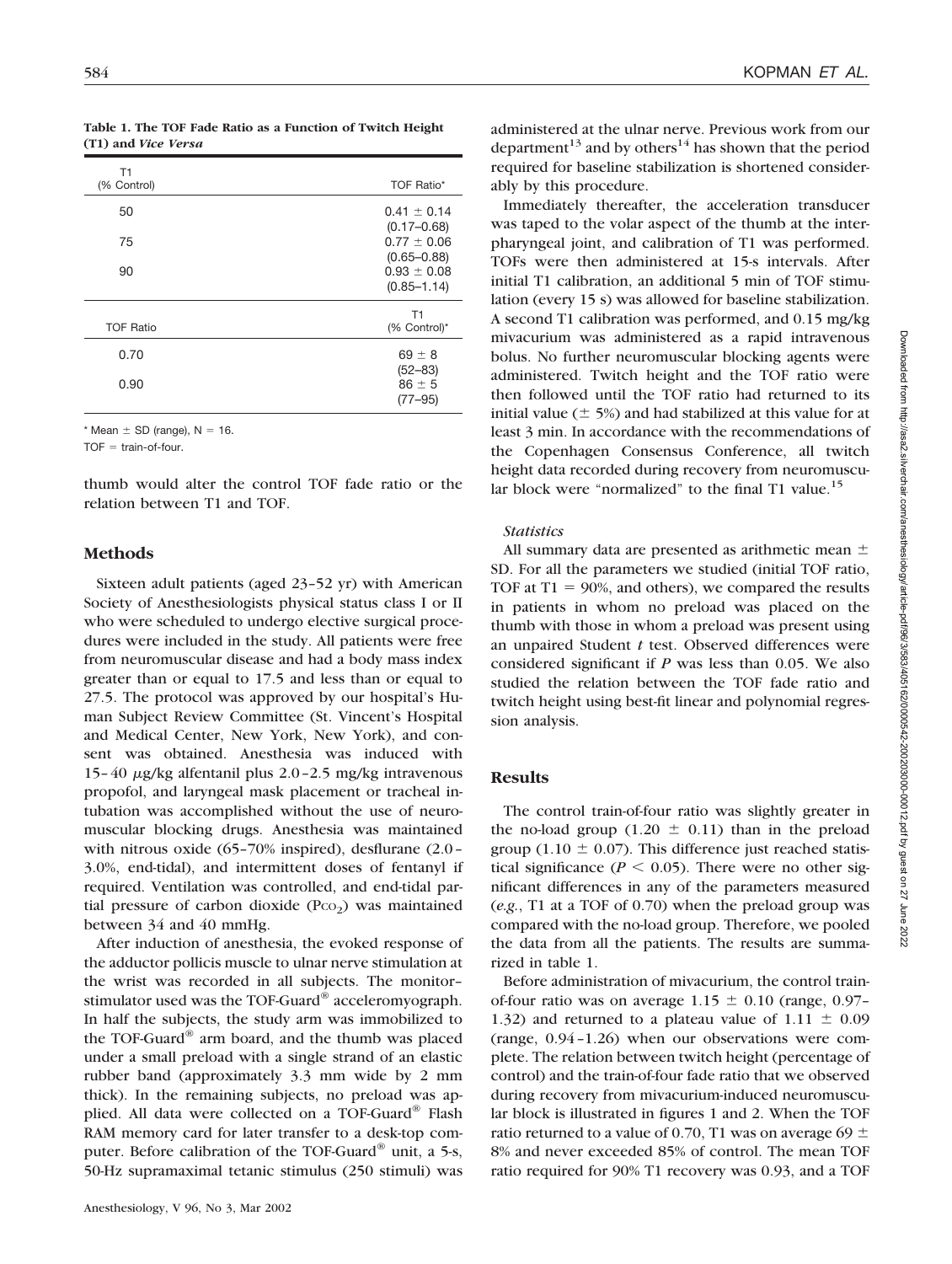

**Fig. 1. A representative individual from the preload group. Both the single twitch height (T1; expressed as a percentage of control) and the train-of-four (TOF) fade ratio (as a percentage) are plotted against time. At time 0, a bolus of 0.15 mg/kg mivacurium had been administered. The clin**ical duration is 16.8 min, with a  $T_{25-75}$  in**terval of 8.8 min. When the TOF ratio has recovered to a value of 0.80, twitch height is only 79% of control.**

ratio of 1.00 was required for 95% return of twitch height.

### **Discussion**

It has been 30 yr since Ali *et al.*16,17 first described the relation between single twitch height and the train-offour fade ratio. Their assertion that during recovery, a TOF fade ratio of 0.70 indicates full T1 recovery has been generally accepted. In the subsequent three decades, adequacy of neuromuscular recovery has commonly been estimated by measuring the TOF ratio rather than the extent of single twitch recovery. The TOF ratio has become acknowledged as a sensitive and more easily determined measure of residual block than single twitch depression because no period of baseline stabilization or calibration is required, each train-of-four acting as its own control.

Because the observations of Ali *et al.*16,17 on the correlation between twitch height and the TOF fade ratio have been so universally agreed on, few investigators have reexamined this relation. The information available generally supports the work of Ali *et al.* McCoy *et al.*<sup>12</sup> (using mechanomyography) found that during recovery from nondepolarizing neuromuscular block (atracurium, mivacurium, vecuronium, rocuronium), at a TOF ratio of 0.60 or greater, single twitch had returned to 90% of control. Carroll *et al.*<sup>18</sup> reported essentially identical results also using mechanomyography. Pearce *et al.*,<sup>19</sup> again using mechanomyography, found that after the TOF returned to a value approximating 0.35, T1 was at 75% of control. Savarese *et al.*<sup>20</sup> noted that during recovery from mivacurium-induced neuromuscular block, 95% twitch recovery always preceded return of the TOF ratio to a value of 0.75–0.80 by 2 or 3 min. Finally, Graham *et al.*<sup>21</sup> reported that during spontaneous recovery from

**Fig. 2. Single twitch height (T1) as a function of the train-of-four (TOF) fade ratio. The relation between T1 and the TOF ratio may be expressed more simply using lin**ear regression analysis ( $y = 73.9 \cdot x + 19$ ), but the coefficient of determination  $(R^2)$  is **slightly lower (0.89). The calculated estimate of T1 for any TOF value between 0.20 and 1.10 does not differ by more than 3% of control, regardless of the equation used. The rectangle in the upper right-hand quarter of the graph encloses those data points where the TOF ratio was greater than 0.95 and T1 was still less than 90% of control.**

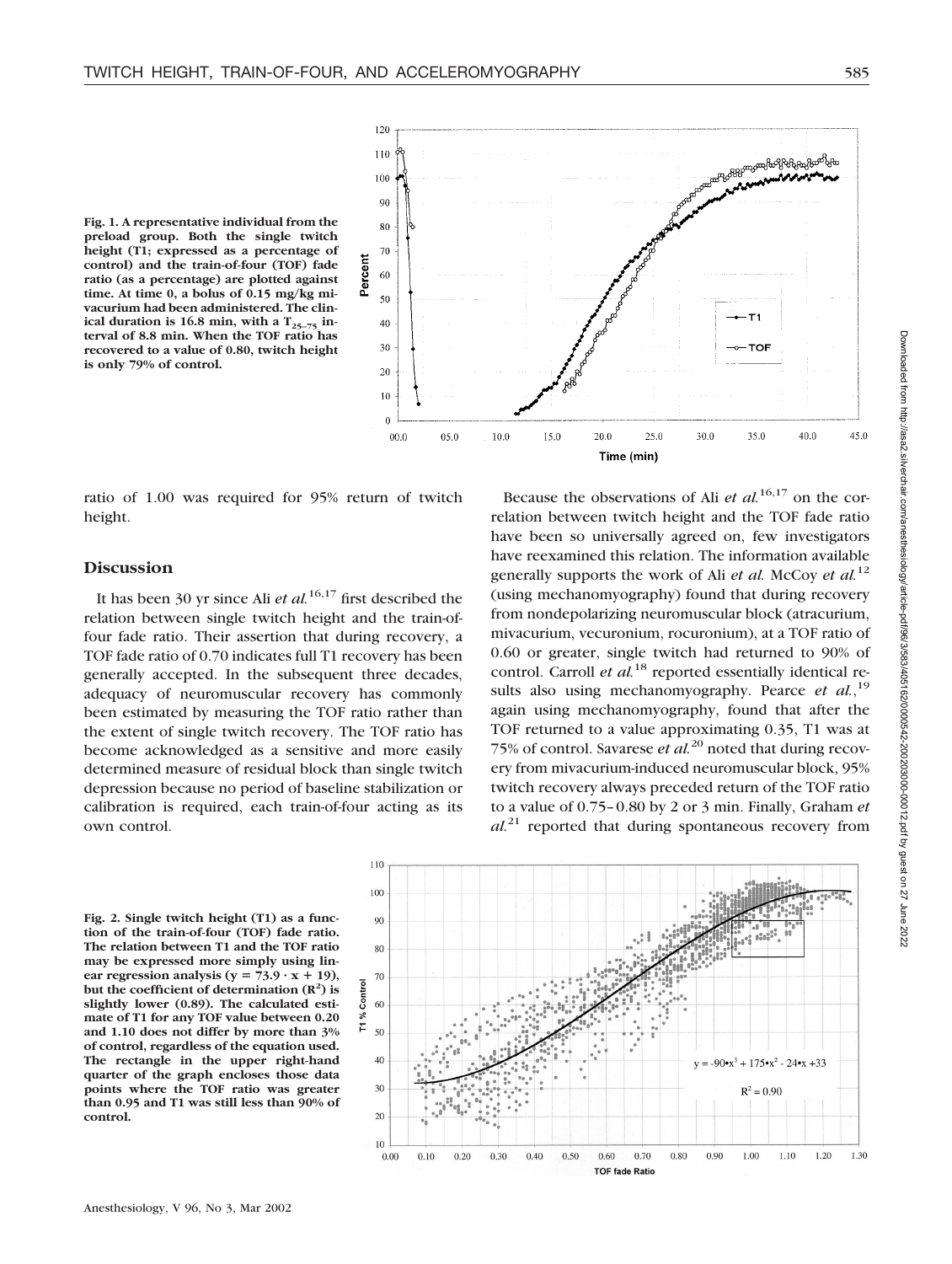pancuronium-induced block, the TOF ratio at complete T1 recovery was  $0.75 \pm 0.16$ .

We remain puzzled by an obvious question. There is no apparent reason why the relation between T1 twitch height and the TOF fade ratio should be different when measured by mechanomyography as opposed to acceleromyography. Why the lack of correspondence between our results and the observations of such early investigators as Ali *et al.*<sup>11</sup>? Much of the original work on T1 *versus* TOF recovery was done using traditional longacting blocking agents such as d-tubocurarine and pancuronium. No attempt was made to follow the TOF fade ratio until it returned to its original value. Observations were completed when T1 had returned to its "control" value. However, it is entirely possible that further recovery in twitch height may still have occurred. We now recognize that in the absence of a sufficient period of baseline stabilization, twitch height may "recover" to values far in excess of  $100\%$  of control.<sup>13</sup> Adequate time for stabilization may take as long as 30 min, depending on the mode of stimulation. In studies in which the relation between the TOF fade ratio and single twitch height (T1) is in question, we believe that it is important at the end of surgery to allow the TOF fade ratio to return to values greater than 0.90. After the TOF ratio has stabilized at this level, further changes in T1 are unlikely. Nevertheless, we do not believe that this explanation is sufficient to explain the disparity between our findings using acceleromyography and the observations of most investigators who rely on mechanomyographic recordings.

There is less information available about the relation between T1 and the TOF fade ratio obtained electromyographically, but there does seem to be a close correlation between electromyogram- and mechanomyogram-determined train-of-four values.<sup>22</sup> The limited data available supports the position that the TOF ratio lags considerably behind twitch height recovery. At a TOF ratio of 0.25, T1 is reported to be as high as  $75\%$  of control.<sup>23</sup> A random review of old electromyographic records from our files supports the clinical impression that after the TOF ratio exceeds 0.70, single twitch height has reliably returned to 90% or more of its control value.

When the acceleromyograph was introduced as a neuromuscular monitor, it was assumed that the relation between T1 and the TOF fade ratio documented with mechanomyography and electromyography would not differ to any appreciable extent with this new technology. However, the original reports describing this monitoring technique raised questions at the outset which have never been adequately resolved. Viby-Mogensen *et*  $al^{24}$  noted when using acceleromyography that the average control TOF fade ratio was  $1.16 \pm 0.12$ , compared with a value of  $0.98 \pm 0.04$  with mechanomyography. The 1.16 value of Viby-Mogensen *et al.*<sup>24</sup> is essentially identical to the value we report (1.15  $\pm$  0.10). If the

"control" TOF ratio is 1.15, how does one interpret a recorded value of 0.70 during recovery? Is this latter value to be taken literally or is it only 61% of control  $(0.70/1.15 = 0.61)$ ? The current investigation strongly suggests that a TOF ratio of 0.70 or even 0.80 measured using acceleromyography should not be equated with full recovery of twitch height. During recovery, when the acceleromyographic TOF fade ratio is 0.70, T1 is on average less than 75% of control. When the TOF ratio has turned to a 0.90, T1 is still likely to be less than 90% of control. If we accept the premise that single twitch height must exceed a value of 90–95% for neuromuscular recovery to be considered acceptable, it is clear that an acceleromyographic TOF ratio of less than 0.90 represents incomplete return of neuromuscular function.

These observations have important implications. Acceleromyographic monitors are not only being used in day-to-day clinical care but are being increasingly used as research instruments.<sup>25</sup> Recently, we were asked to participate in a multisite study of the comparative onset times and durations of action of two nondepolarizing relaxants. The protocol mandated the use of the TOF-Guard® neuromuscular monitor. A key recovery parameter we were required to measure was the time interval from the initial drug administration to spontaneous return of the TOF ratio to a value of 0.80. Additional data were not collected beyond this point because it was assumed, at a TOF ratio of 0.80, that no further recovery of T1 would occur. We now believe this supposition was in error, and the recovery intervals we reported were probably shorter than those that would have been recorded using mechanomyography or electromyography.

The TOF fade ratio is not a direct measure of muscle strength, ventilatory reserve, or the ability to maintain a patent airway. Nevertheless, over the past three decades, it has served as a useful surrogate end point in situations in which we cannot measure true outcomes.<sup>26</sup> The advent of small, battery-operated acceleromyographic monitors that can measure this parameter is therefore a welcome development. However, our observations suggest that the information these devices provide must be interpreted with caution. We recommend that TOF ratios less than 0.90 measured with these devices should be interpreted as potentially representing incomplete neuromuscular recovery.

#### **References**

<sup>1.</sup> Kopman AF, Yee PS, Neuman GG: Correlation of the train-of-four fade ratio with clinical signs and symptoms of residual curarization in awake volunteers. ANESTHESIOLOGY 1997; 86:765–71

<sup>2.</sup> Eriksson LI, Sundman E, Olsson R, Nilsson L, Witt H, Ekberg O, Kuylenstierna R: Functional assessment of the pharynx at rest and during swallowing in partially paralyzed humans: Simultaneous videomanometry and mechanomyography of awake human volunteers. ANESTHESIOLOGY 1997; 87:1035–43

<sup>3.</sup> Eriksson LI: The effects of residual neuromuscular blockade and volatile anesthetics on the control of ventilation. Anesth Analg 1999; 89:243–51

<sup>4.</sup> Ali HH, Wilson RS, Savarese JJ, Kitz RJ: The effect of d-tubocurarine on